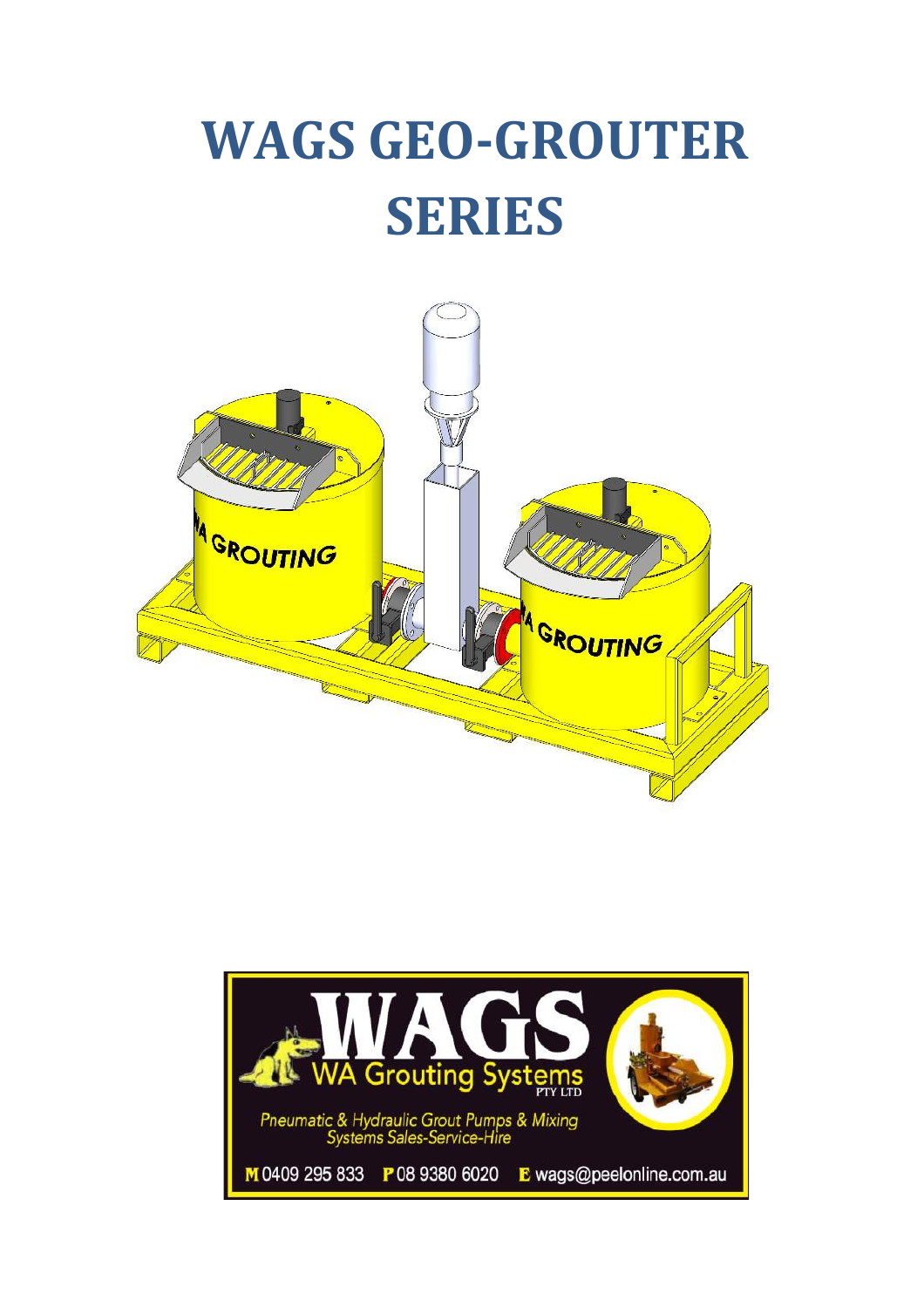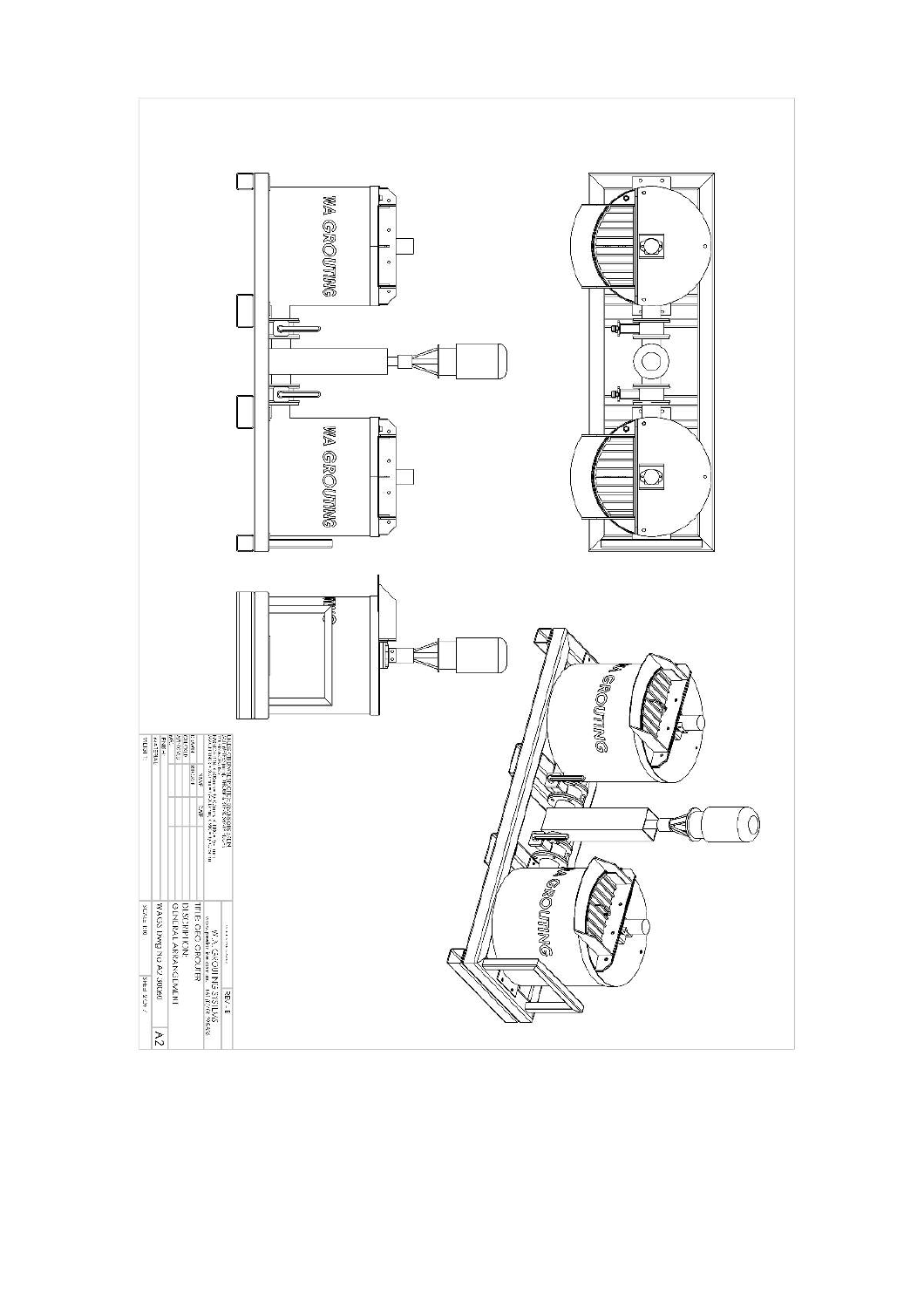The Wags Geogrouter series are heavy duty, high pressure grouting units for applications such as dams, tunnels, post-tensioning, underground mining and many heavy construction jobs. The Wags Geogrouter series easily mixes and pumps slurries of neat cement, fly ash, bentonite, microfine cements and post tensioning grouts.

#### Features

- Produces 0-35 LPM at forceful pressures up to 1200 PSI
- Massive TWIN 250 LTR high speed vortex paddle mixers
- Twin bowl continuous mixing ( no stopping or waiting )
- Dependable 5 inch stroke piston pump
- Internal mixer baffles for a superior mix
- Variable speed mixers
- Pneumatic oiler and pressure regulator
- Water meter for exact dosing and mix ratio



#### **UNIT SPECIFICATIONS:**

| <b>MIXER CAPACITY</b>  | TWIN 250 LTR         |
|------------------------|----------------------|
| MIXER DELIVERY         | 35 LPM / 1200PSI MAX |
| COMPRESSED AIR CFM REQ | 180CFM               |

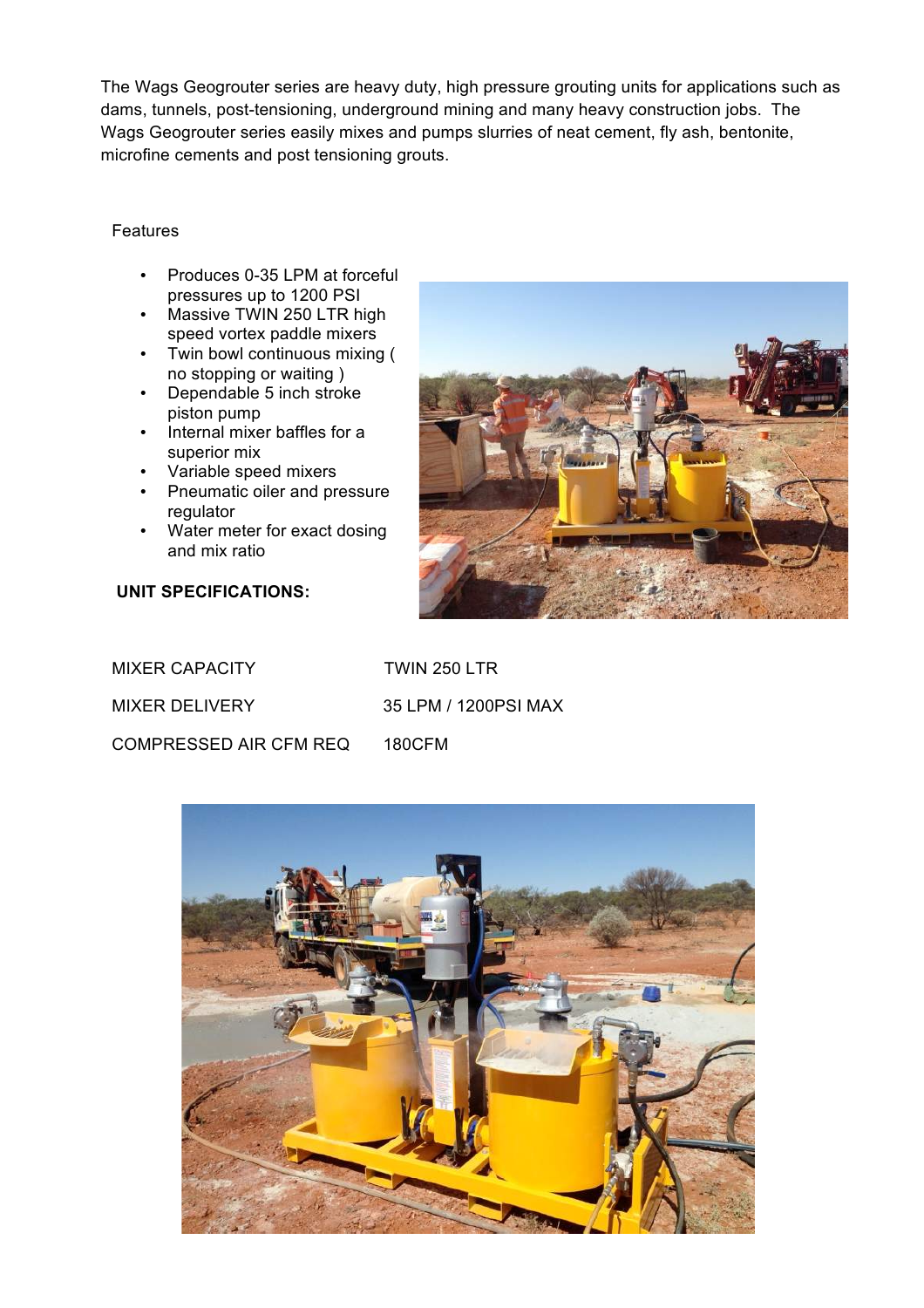## **SAFETY**

## Introduction

## **Prepare the Operator**

All persons who operate the equipment must be trained in the safe, efficient operation of all system components as well as the proper handling of all fluids. All operators must thoroughly read all instruction manuals, tags, and labels before operating the equipment.

Safety precautions when working with Cement Based Materials.

- ♦ Skin protection, cover all exposed skin and use suitable barrier creams, furthermore wear suitable gloves and a face shield.
- ♦ Eye protection, wear safety glasses or goggles.
- ♦ Ear protection when operating in a noisy environment., or as per specific company policy.
- ♦ Adhere to COMPANY SPECIFIC P.P.E

### Safety Devices

 ♦ Alterations to the equipment or removing safety devices are strictly forbidden!

## General Safety Regulations

### Replacement Parts

♦ Only genuine wags parts shall be installed.

#### Repair and Maintenance

♦ Trained and qualified maintenance personnel shall conduct service repairs.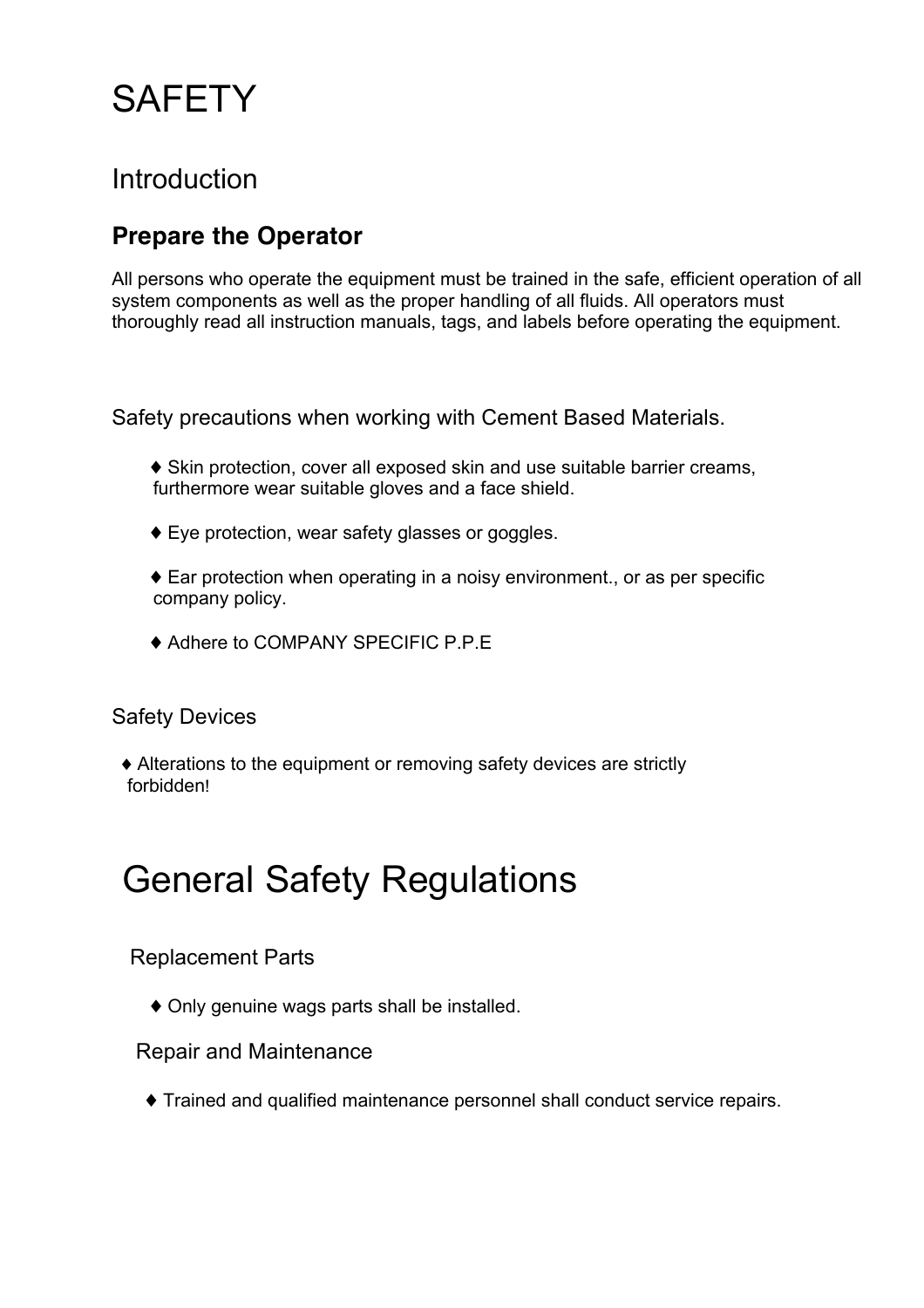### Operator Obligations

- ♦ The operator shall read and understand these instructions, however failing to abide by these instructions places all responsibility on the operator.
- $\blacklozenge$  The operator is responsible for his actions, furthermore he is responsible for his fellow work colleges and the work place environment.
- ♦ The owner or operator must ensure that only authorised personnel operate this equipment.
- ♦ Occasional users or temporary employees must receive thorough initial instruction, based on this operating manual .

### Caution !

- ♦ The owner or operator must ensure all personnel adhere to the operating instructions.
- ♦ All relevant safety aids must be readily available, and the owner or operator is responsible for all the warning signs and symbols, which must stay readable at all times.

### Authority

 ♦ The responsibility for all operational work sequences, especially the commissioning, cleaning and overhauling operation, must be clearly defined and adhered to, so that safety responsibility aspects are clearly regulated

## Maintenance Obligations and Care

- ♦ The machine must be operated and maintained in a safe and responsible manner.
- ♦ Maintenance intervals shall be adhered to.

#### Obligations to Observe and Report

 ♦ If, while operating this equipment dangers and risks arise which are not covered in these operating instructions, the operator shall immediately inform the manufacturer .

Operating Instructions Availability

 ♦ These operating instructions shall be readily available to anyone requiring them in the work place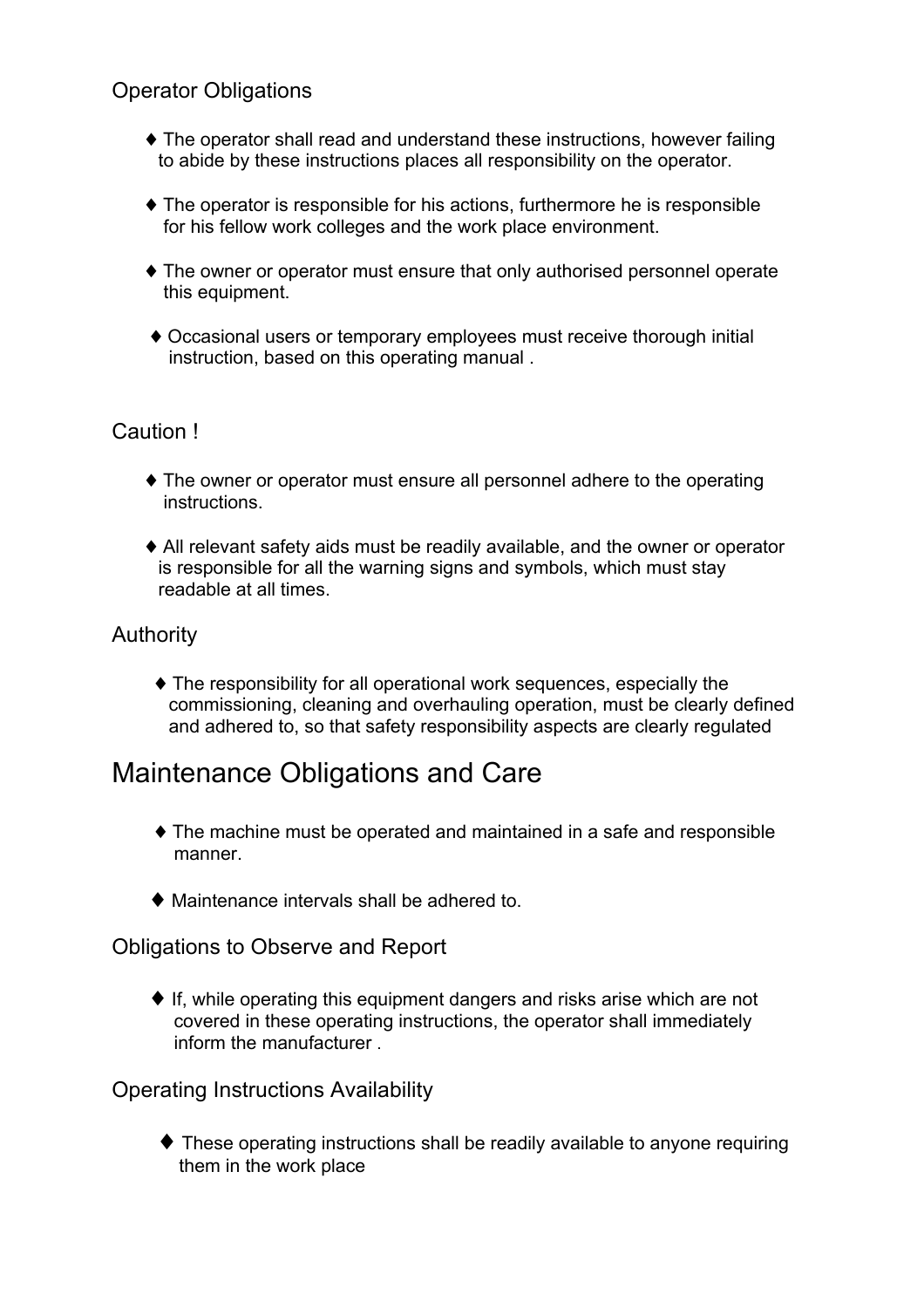## Description of the design

Τhe WAGS GEO-GROUTER SERIES is capable of pumping a variety of products. Continuous grouting is possible through the twin vertical shaft paddle mixers with engineered baffles that discharge via gravity through butterfly valves into the centrally located hopper slot. From this point the mixed material is discharged through a highpressure piston pump. This arrangement not only allows for free uninterrupted continuous grouting but also enables a high degree of quality control.

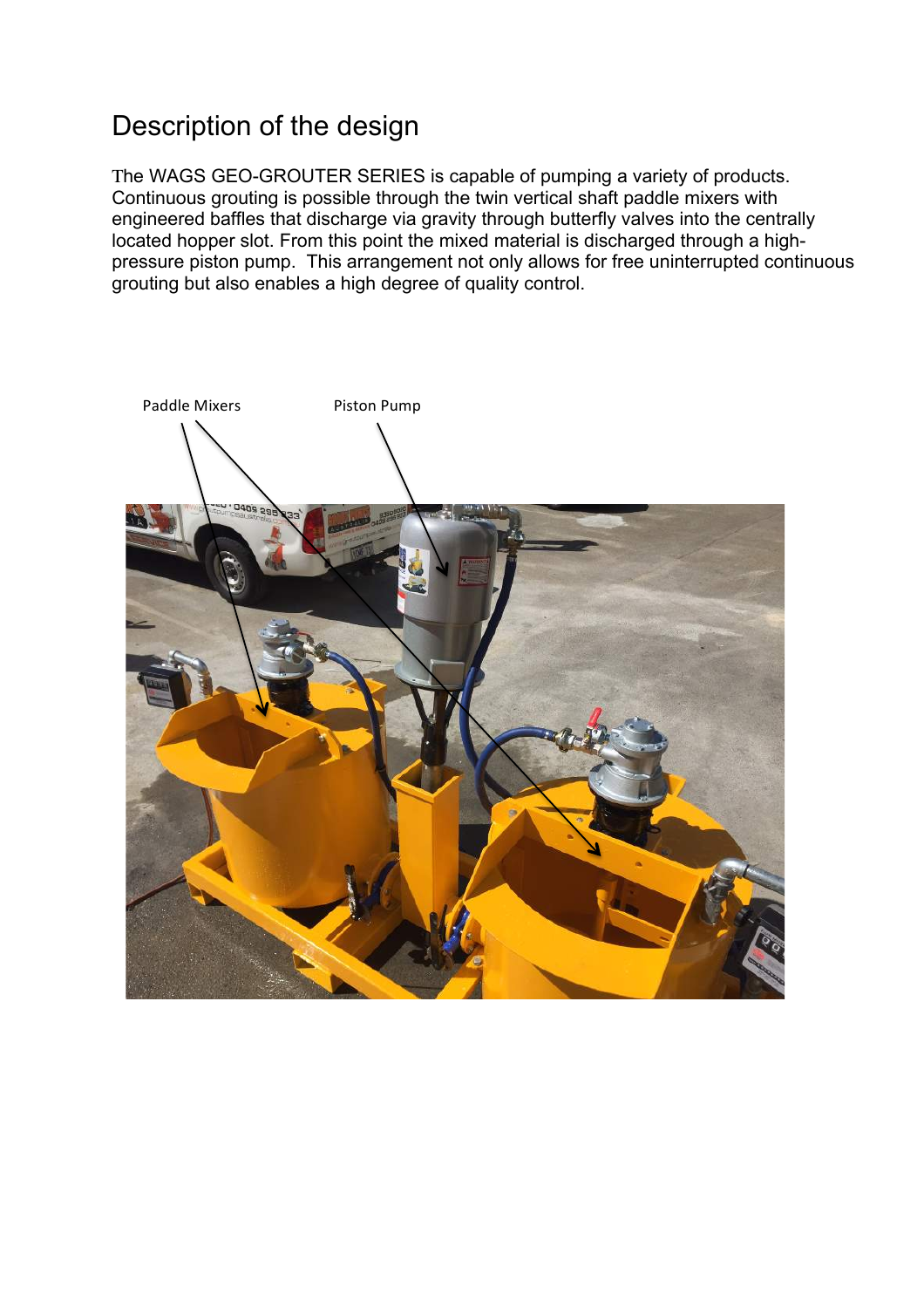## **Operation**

### Positioning the Unit

♦ The machine should be placed on firm level ground, and must be stable before operating begins. In general, the most important factors in setting up are proximity to the work and access to materials and water supply; consideration should be given to the disposal of waste materials and wash-out residue.

♦ Keep clear of heavy traffic areas, To eliminate pumping problems place the machine as close as possible to the work area. It is always best to keep grout lines as short as possible to reduce pumping distances. This is particularly important when pumping hard-to-pump materials, such as sanded grouts and pre-blended materials.

♦ The work area must be suitably guarded if the above is not possible.

NEVER PUT HANDS OR TOOLS IN MIXERS OR PUMP UNLESS PRIMARY POWER SOURCE IS SHUT OFF AND DISCONNECTED. FAILURE TO OBSERVE THIS WARNING COULD RESULT IN SERIOUS PERSONAL INJURY AND/OR DAMAGE TO THE MACHINE.

## Start up

 1. Connect all necessary hoses and secure with safety clips this includes all the grout hoses. Close all component ball valves . Check that the main lubricator is full of oil. With the main ball valve open ensure that the pressure on the regulator gauge reads 7 bar max and check for leaks. On the hydraulic version the pump and return connectors are located on the rear of the control box. Ensure these are connected correctly. On the hydraulic version a filter and pressure regulator should be installed between the unit and the power source to avoid damage.

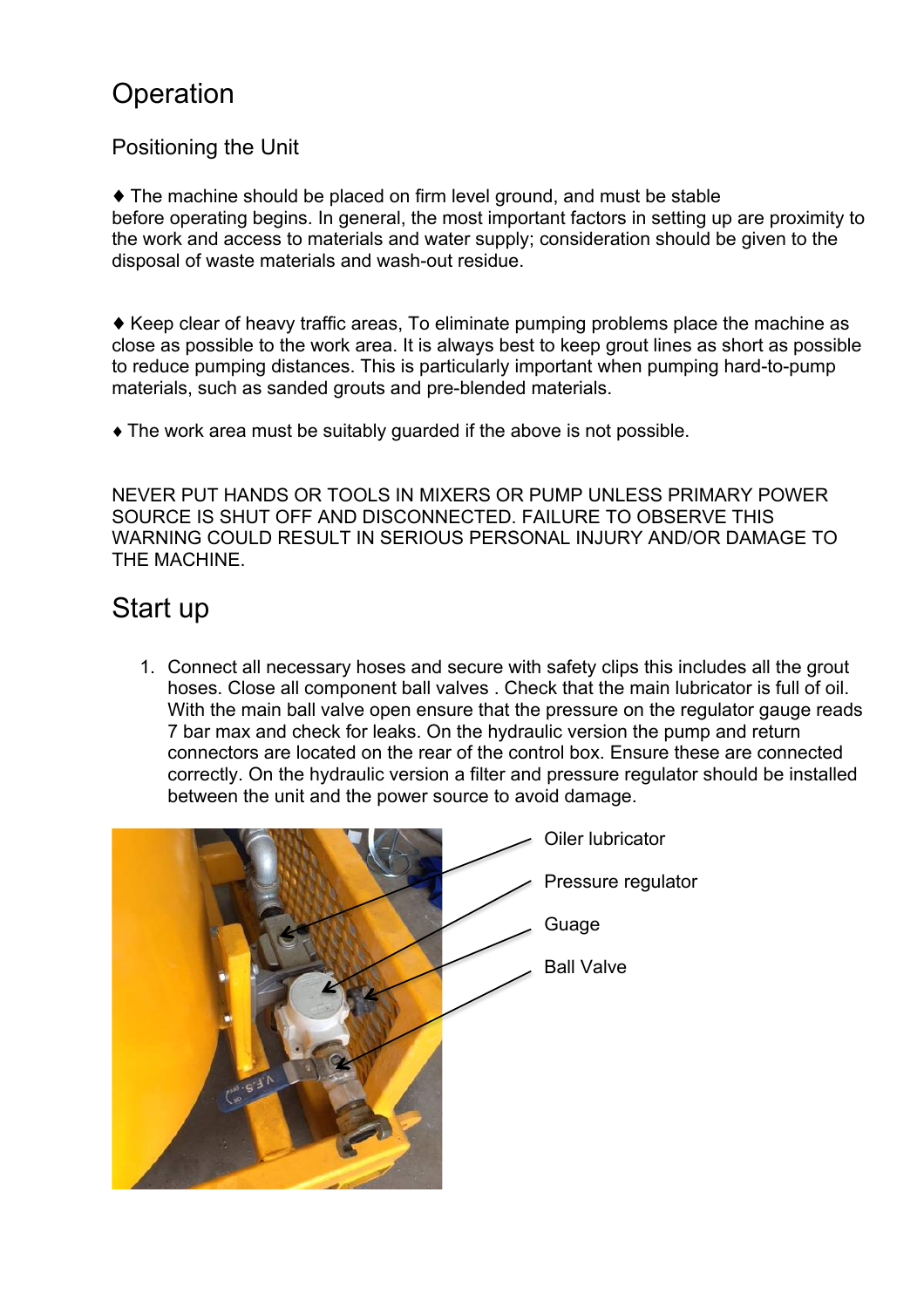## **Caution**

Check the dripping amount on the lubricator once a day. Drip failure can cause damage to the components that need lubrication. Use Class 1 turbine oil ( ISO VG32)

#### 2. Check mixer, pump hopper and hoses for foreign objects. **Do not operate the mixers without the grilles fitted.**

3. Run clean water through mixer, pump and hoses. Check that all lines and hoses are clear and unobstructed. It also possible to check the pump performance by testing the discharge pressure. Completely drain before grouting begins. Do not run the pump unit dry. ENSURE THAT 40 BAR HOSES ARE USED AND THAT THE OUTPUT PRESSURE OF THE PUMP IS MONITORED WITH A GROUT PRESSURE GAUGE WHERE POSSIBLE.



Some on-site mixes of sand and cement can segregate and clog the hoses upon contact with residual water in the hose. To prevent this, a good procedure is to mix and pump out a cement/water slurry prior to mixing and pumping the production material, to lubricate the pump and hoses.

4. Add most of the required water ( 70%) to the mixer using the water flow meters whilst the mixers are running slowly.

5. SLOWLY adding the cement material. ( WATER / CEMENT RATIOS ARE LABELLED ON THE MACHINE ) Allow sufficient time for the slurry to mix to a creamy consistency, before pumping or adding filler material or admixtures.

6. Allow thorough mixing before opening the corresponding butterfly valve. The product will flow into the central chamber. Once the central chamber is full, open the ball valve slowly on the high-pressure grout pump. Avoid over speeding the grout pump.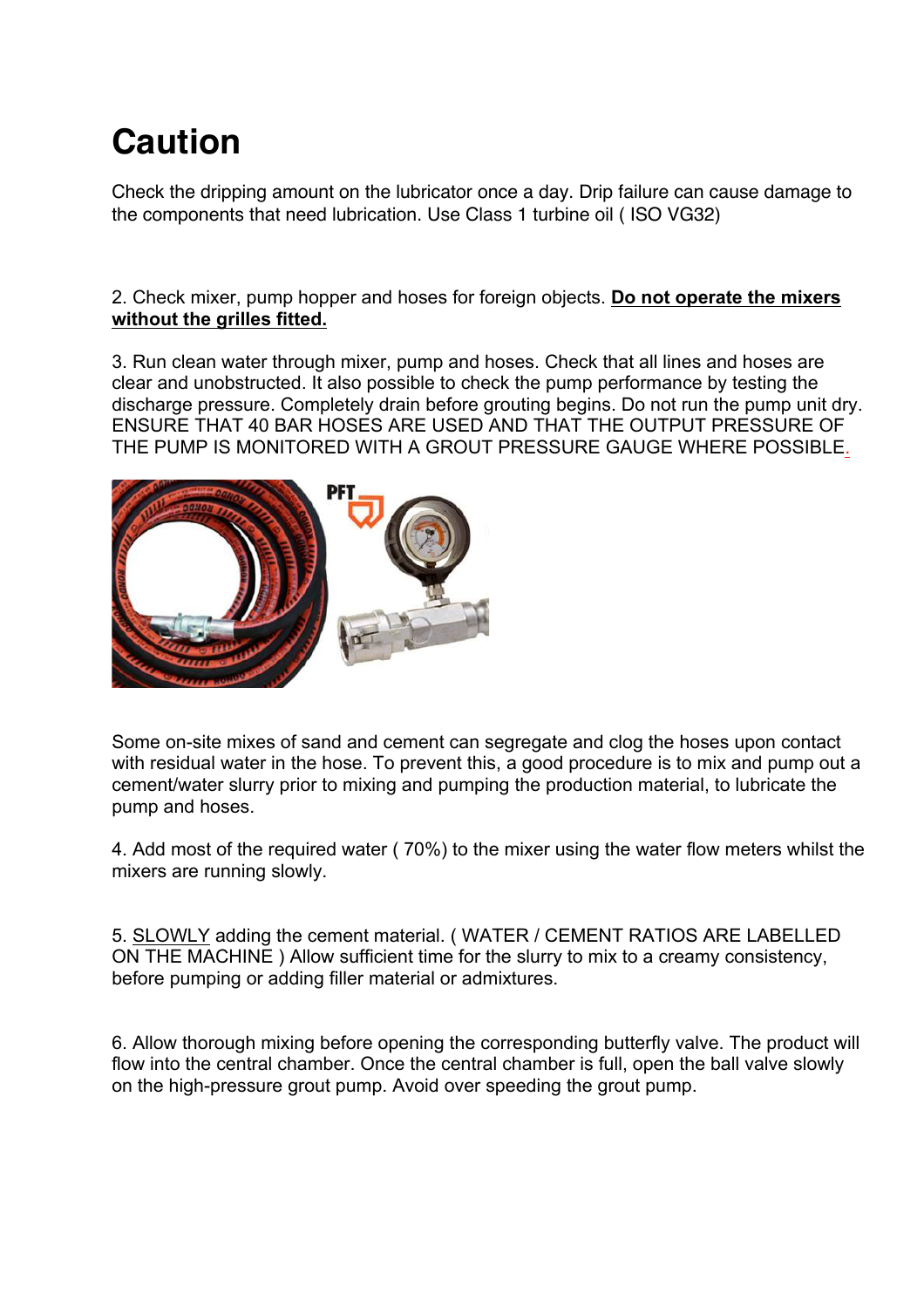Grouting should be continuous as to not allow any of the grout on the lines, pump, hopper or mixer to start to set. 10 minutes is the max time allowed for static product in the machine.

## Cleaning Operation

1 Never remove equipment guards while machine is switched on or operating.

2 NEVER PUT HANDS OR TOOLS IN MIXERS OR PUMP UNLESS PRIMARY POWER SOURCE IS SHUT OFF AND DISCONNECTED. USE PROPER LOCK OUT/TAG OUT PROCEDURES. FAILURE TO OBSERVE THIS WARNING COULD RESULT IN SERIOUS PERSONAL INJURY AND/OR DAMAGE TO THE MACHINE.

3 \* \* \* \* WARNING \* \* \* \*

NEVER ATTEMPT TO DISCONNECT OR OPEN THE COUPLING ON ANY PART OF THE PUMP DISCHARGE SYSTEM WHILE PUMP IS IN OPERATION, OR IF THE DISCHARGE SYSTEM IS UNDER PRESSURE FOR ANY REASON.

4 Run fresh water through the mixing bowls/butterfly valves until thoroughly clean, then pump fresh water through the high-pressure pump and grout lines. Remove the grout hose on the pump outlet and insert a sponge-cleaning ball. Reconnect the grout hose and start the pump. The sponge ball will be pushed through the grout hose and will clean the internal diameter of the hose. Repeat this procedure twice. Remove the central drain cap and flush the mixing tanks.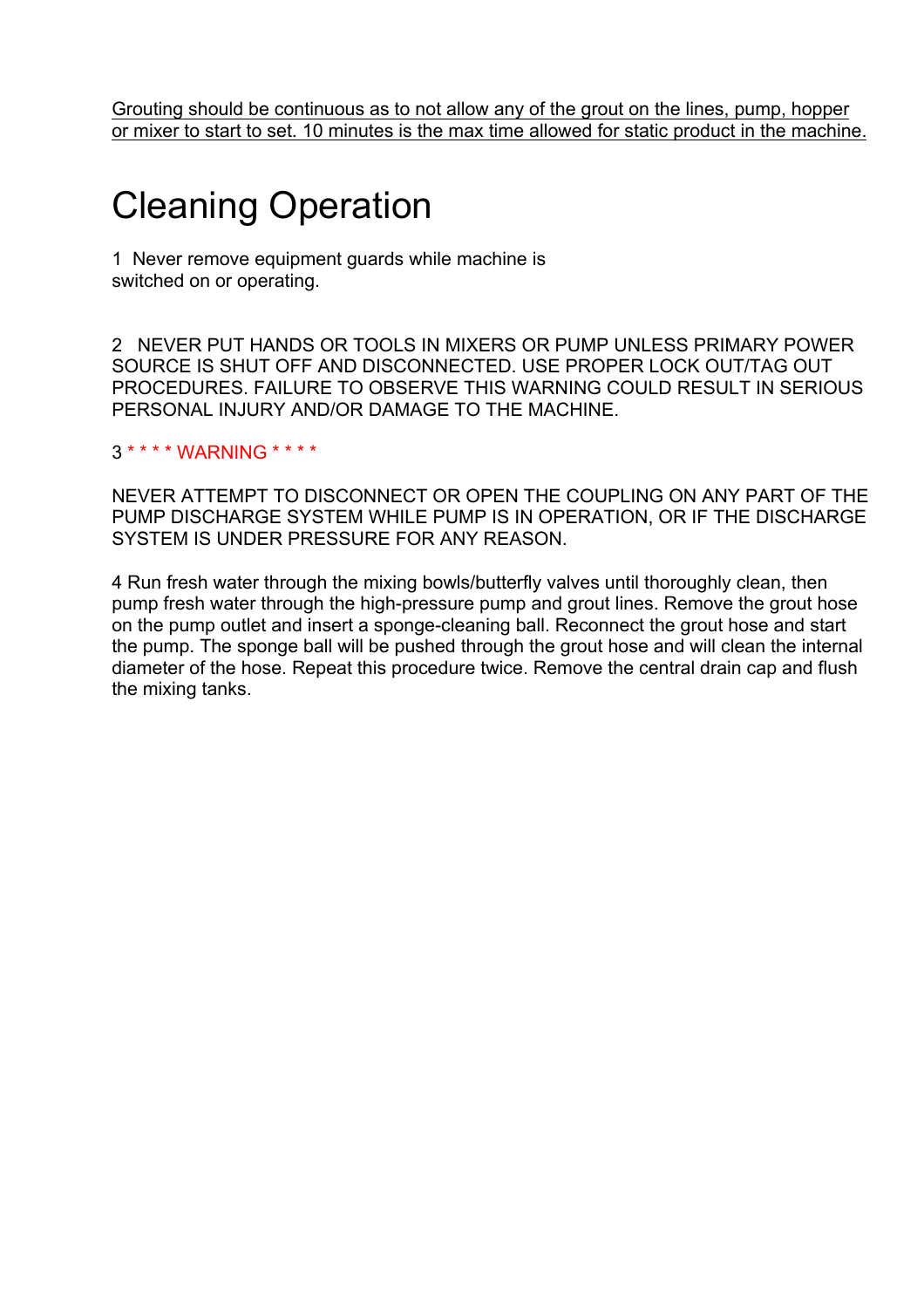## General Maintenance

After each shift the leg section ( part 38 ) of the high pressure pump should be removed and the inner leg seal needs to be removed cleaned and lubricated. Note : The paddle mixer motor gearbox units come pre greased.

### Pump Speed

♦ When using long lines or pumping low w/c (water/cement) ratio grout (0.3- 0.35) reduce the pump speed. The wags pump is capable of pumping high pressures and long distances however the length and size of the lines and the pumpablity of the grout must be considered when selecting the pump speed. The optimum water cement ratio is 0.4-0.45

### Pumping Distances

♦ The pumping performance will vary depending on the line size, distance and grout stiffness.

♦ Horizontal or vertical pumping performance may also vary

#### **CAUTION**

Never allow the pump to run dry of the fluid being pumped. A dry pump will quickly accelerate to a high speed, possibly damaging itself. If your pump accelerates quickly, or is running too fast, stop it immediately and check the fluid supply. If the supply container is empty and air has been pumped into the lines, refill the container and prime the pump and the lines with fluid. Be sure to eliminate all air from the fluid system. For overnight shutdown, relieve the pressure**,** and always stop the pump at the bottom of the stroke to prevent the fluid from drying on the exposed displacement rod and damaging the throat packing's. Always flush the pump before the fluid dries on the displacement rod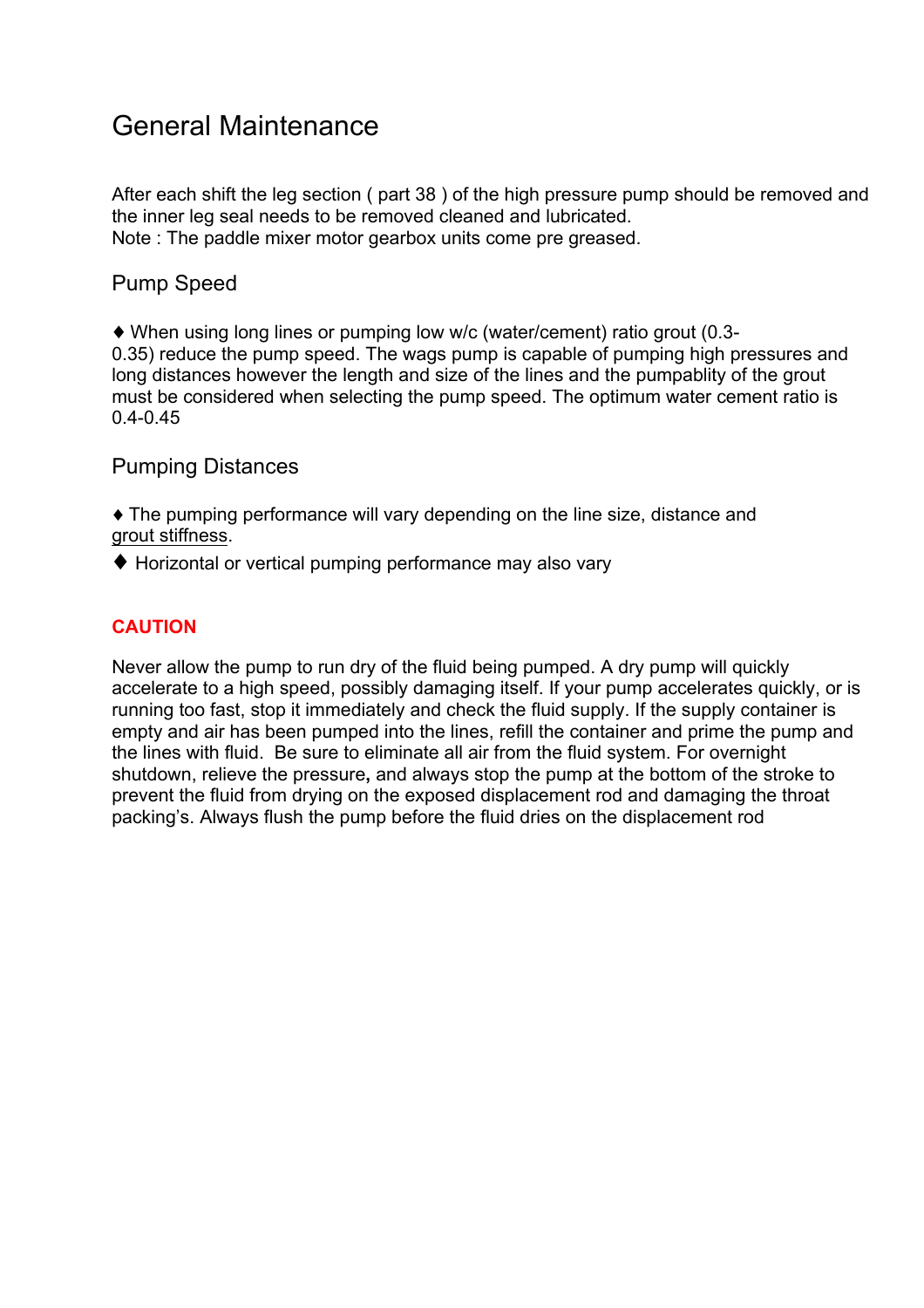## Pump Wet Section

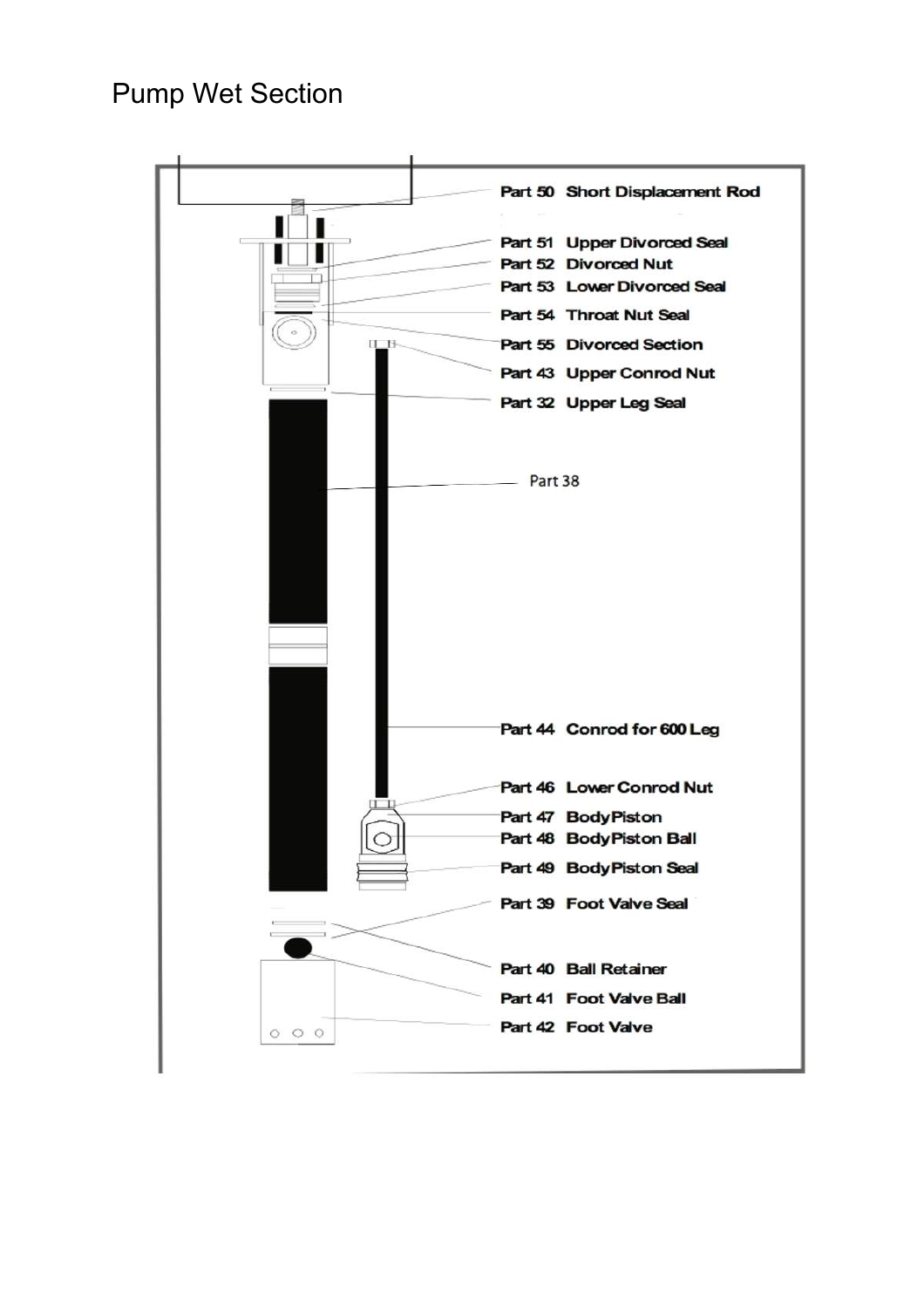## Air Motor Breakdown

WAGS 8 Am Air Motor Parts Air Motor

Re- Build Kit is K282A and contains vanes, bearings, gaskets, pins and springs